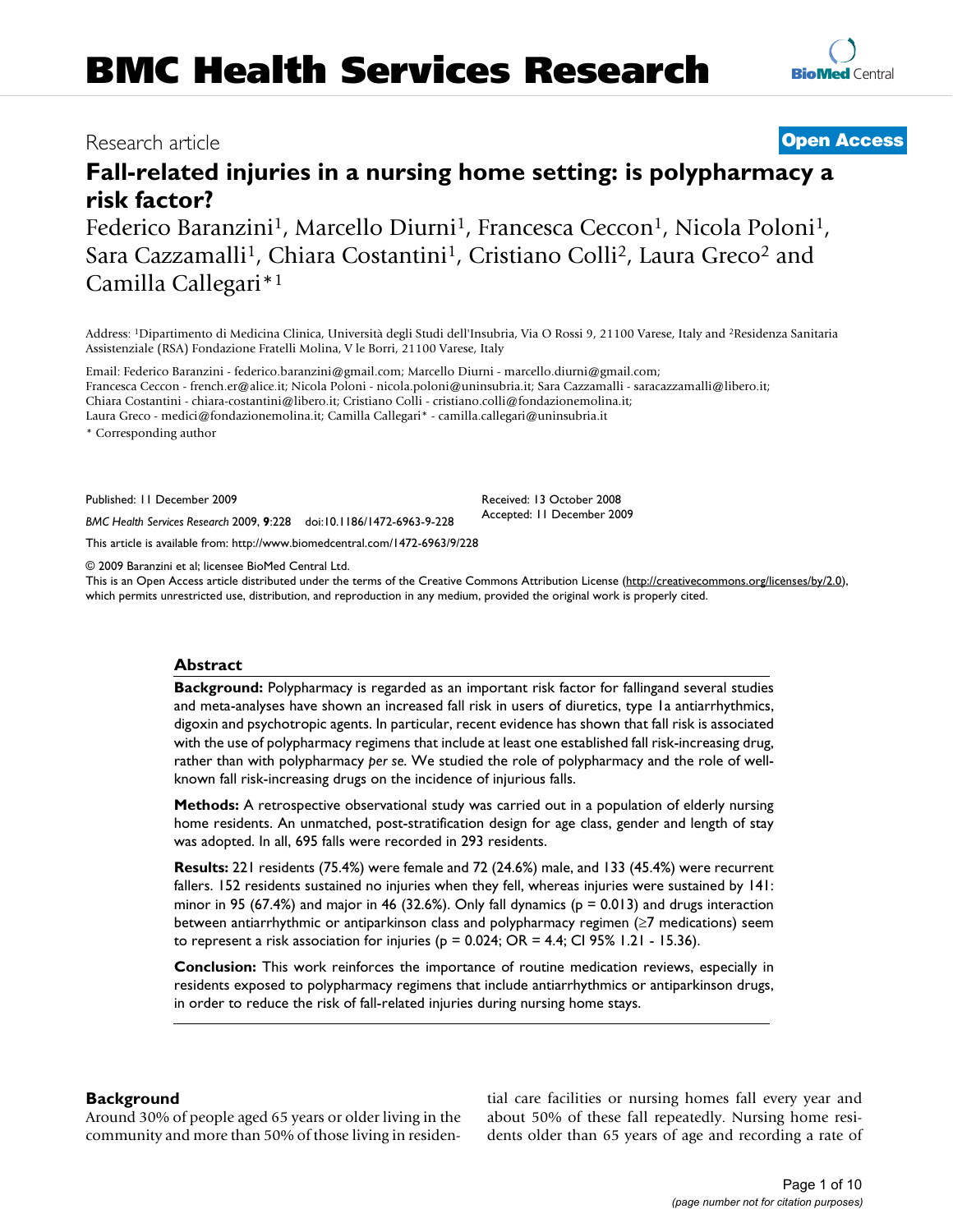falls (falls/bed/year) of 1.5 are approximately three times more likely to fall than their community-dwelling peers  $[1]$  $[1]$ .

Falls often lead to reduced functioning, which increases morbidity and mortality: around 20% of falls need medical attention, 5% result in fractures, severe head injuries, joint distortions and dislocations, and 5-10% in soft-tissue contusions and lacerations. Fall-induced injuries are the fifth leading cause of death in elderly adults and are one of the most common causes of longstanding pain and disability in this population: falls account for over 80% of injury-related admissions to hospital of people older than 65 years [[2](#page-8-1)]. Between 10% and 25% of nursing home falls result in fractures or hospital admissions [\[1](#page-8-0)].

The risk of falling increases dramatically with a number of risk factors, such as musculoskeletal problems, neurological diseases, psychosocial characteristics, functional dependency and drug use. Prevention is not easy because falls are complex events caused by a combination of intrinsic impairments and disabilities and, sometimes, environmental hazards [\[3\]](#page-8-2).

Polypharmacy is regarded as an important risk factor for falling and several studies and meta-analyses have shown an increased fall risk in users of diuretics, type 1a antiarrhythmics, digoxin and psychotropic agents [\[4,](#page-8-3)[5\]](#page-8-4). A randomised trial confirmed that gradual withdrawal of psychotropic drugs reduces the risk of falling by 66% [[6](#page-8-5)]. Polypharmacy is quite a widespread practice in many clinical settings, including nursing homes. Although there still exists no clear and universally accepted definition of polypharmacy, it is known to be related to the onset of drug-related problems [[7](#page-8-6)]. Polypharmacy is often associated with pointless or inappropriate prescriptions that increase the likelihood of patients, particularly the elderly, manifesting sedation, confusion, balance disorders and complications caused by pharmacological interactions [[8\]](#page-8-7).

In particular, there is recent evidence that fall risk is associated with the use of polypharmacy regimens that include at least one established fall risk-increasing drug, rather than with polypharmacy *per se* [[9](#page-8-8)]. Several studies have demonstrated a direct correlation between psychotropic medication use, polypharmacy and fall rate. However, no clear relationship between psychotropic drugs and fall-related injuries, in particular fractures, has been demonstrated.

In the light of the international evidence, we studied the role of polypharmacy and the role of well-known fall riskincreasing drugs on the incidence of injurious falls. Our aim was to demonstrate that the association between polypharmacy and injuries is explained by the higher probability, in a polypharmacy regimen, of receiving a fall risk-increasing drug. To test this hypothesis, we assessed the association between polypharmacy and injuries in a nursing home setting in the North of Italy.

### **Methods**

This retrospective observational study was carried out from July 1st, 2004 to December 31st, 2007 at the "*Residenza Sanitaria Assistenziale (RSA) Fondazione Fratelli Molina*" in Varese (Italy), a state-funded nursing home providing assistance and rehabilitation for elderly people who, for the most part, are no longer self-sufficient. The *Fondazione Fratelli Molina* nursing home is composed of four large buildings, or units, and it has about 450 beds. The units are heterogeneous as regards their architectural design, care protocols and number of beds. The home is staffed by physicians specialising in internal medicine and geriatrics, registered nurses, physiotherapists, psychomotor therapists, care assistants, social workers and occupational therapists. Since March 2000, a consultationliaison project has been in place between this institution and the Psychiatry Unit of the Department of Clinical Medicine of the University of Insubria in Varese.

Of the 1198 residents in the nursing home in the course of the study period, fall injury event data were recorded, during that time, for 293, aged between 65 and 101 years. An unmatched, post-stratification design for age, gender and length of stay was adopted [\[10](#page-8-9)]. We excluded residents who were bedbound, bilateral amputees [\[11](#page-8-10)], non-Italian speakers, affected by Alzheimer's disease or attending the day care rehabilitation departments, and those who reported falls as a result of altercations.

For each patient we collected the following data:

▪ Socio-demographic and clinical data: age, gender, date of admission to the home, number of psychiatric consultations received, level of disability as recorded in the patient's notes at the time of the first fall injury event (totally non-self-sufficient or self-sufficient, the latter referring to residents scoring 100 on the Barthel Index), and psychiatric diagnosis made by the consultant specialist in psychiatry. Particular attention was paid to the presence of psycho-organic disorders (i.e., psychiatric disorders secondary to organic brain disease, brain injury, or other insult leading to cerebral dysfunction). We also noted which of the four units the patient resided in, although no unit characteristics were gathered.

▪ Fall-related data: data referring to the first fall injury event were gathered from the register of falls and injuries in which reports are usually entered by nurses who can request medical advice should a patient's clinical conditions warrant it. These reports contain: fall date,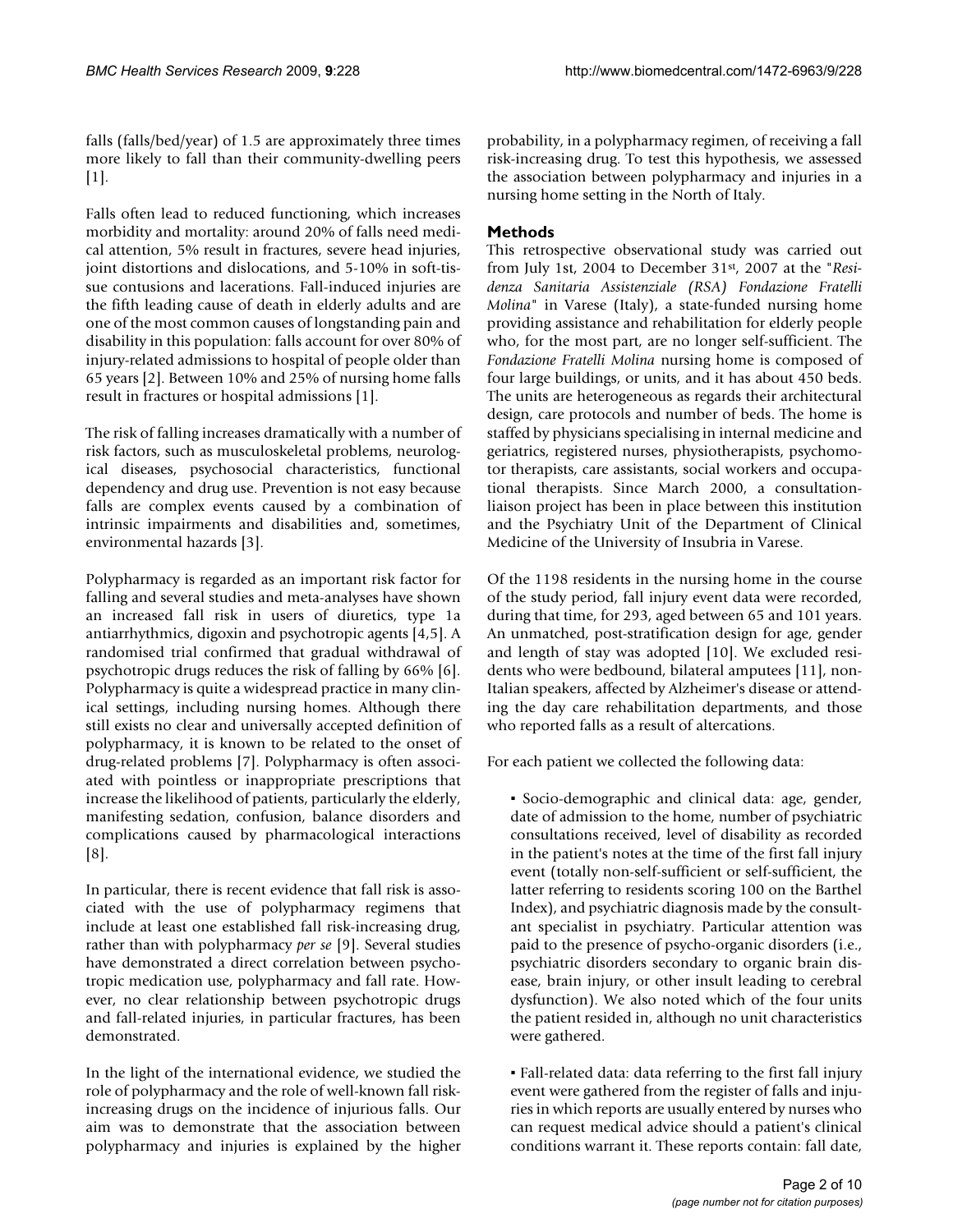fall dynamics (classified as: a slip on the floor, an attempt to stand up, a fall from the wheelchair, a fall in the bedroom and a "random" or incidental fall, when not otherwise explained) and fall outcome (severity of injuries). Fall-related injuries were classified as: minor, such as bruising, sprains, cuts, abrasions (injuries that required a nurse's intervention or local medication) or major, such as fractures, distortions, skin lacerations requiring suturing, loss of consciousness (injuries that required a doctor's intervention and medication, diagnostic investigation, an emergency department visit or hospitalisation) [[12](#page-9-0)]. In accordance with the literature definition, a "fall" was taken to mean "a sudden and unintentional change of position, with or without loss of consciousness, causing the victim to land on the ground" [\[13](#page-9-1)]. Recurrent fallers were individuals who "reported two or more falls" in one year [\[14](#page-9-2),[15](#page-9-3)].

▪ Pharmacological data: we recorded details of all the medications the patient was taking at the time of the fall, including sleeping tablets (taken as necessary). However, we did not consider local topical and ophthalmological drugs since they have minimal systemic effects, or antibiotics, given their lack of effect on the central nervous system. In accordance with the WHO Anatomical Therapeutic Chemical (ATC) classification system [\[16](#page-9-4)], psychotropics were categorised as: typical antipsychotics (psycholeptics ATC N05A, excluding atypical antipsychotics) and atypical antipsychotics (clozapine, aripiprazole, risperidone, olanzapine, quetiapine), benzodiazepines (anxiolytics, benzodiazepine derivates ATC N05BA), hypnotics and sedatives (ATC N05CD and N05CF), antidepressants (ATC N06A, excluding new generation ones), new generation antidepressants (selective serotonin reuptake inhibitors, selective noradrenergic reuptake inhibitors, or combined action antidepressants) and antiepileptics (ATC N03). Other medications considered were: antihistamines (ATC R06A), antihypertensives/diuretics (ATC C02, C03), antiarrhythmics (ATC C01B), antiparkinson drugs (ATC N04), vitamins (ATC A11), blood glucose lowering drugs and insulin (A10A, A10B), opioid analgesics (ATC N02A), antithrombotic agents (ATC B01A), non-steroidal anti-inflammatory drugs (NSAIDs) (ATC M01A), cardiac glycosides and nitrates (ATC C01A, C01DA), and gastrointestinal agents (ATC A03). Even though there is no clear consensus in the literature, polypharmacy was defined as "the use of four or more medications" [\[4,](#page-8-3)[5](#page-8-4)].

Patient frailty was assessed every three months by a resident doctor. For the purposes of our study, we considered the last evaluation before the recorded fall:

▪ The Barthel Index [[17](#page-9-5)]: the patient's level of self-sufficiency was ascertained using the functional evaluation form of the Barthel Index, which evaluates movement performance and personal autonomy, taking into consideration bed-chair transfers, ambulation, wheelchair transfers, personal hygiene and the ability to feed oneself. A "selfsufficient" patient was defined as one scoring 100 on the Barthel Index.

▪ The GBS (Gottfries-Brane-Steen) scale for dementia [\[18](#page-9-6)]: using this instrument, the patient's mental state and behaviour were assessed taking into consideration the possible presence of derangement, irritability and restlessness. The GBS scale is divided into four subscales measuring motor, intellectual and emotional functions and different symptoms characteristic of dementia. The scale can be used by physicians, psychologists and registered nurses.

▪ The 14-item Cumulative Illness Rating Scale (CIRS) [\[19](#page-9-7)]: the CIRS was used to assess comorbid somatic diseases, namely cardiac, blood pressure, vascular system, respiratory system, ophthalmological and otorhinolaryngological, gastrointenstinal, hepatic, renal, urinary tract, muscular, neurological (e.g. Parkinson's disease, multiple sclerosis, amyotrophic lateral sclerosis), metabolic and psychiatric conditions. For each subscale, a dichotomous index (high or low impairment) was used.

▪ The Mini Mental State Examination (cut-off: <24 points) [[20](#page-9-8)] or the Short Portable Mental Status Questionnaire (cut-off: >2 points) [[21](#page-9-9)]: these instruments were used to evaluate cognitive impairment.

The study was approved by the institutional review board of the *Fondazione Fratelli Molina*.

#### *Analysis*

Age, gender, status as a recurrent faller, known risk factors for falling, and index of comorbid conditions (CIRS) were added to a preliminary chi-square test to weigh their association with the dependent variable (fall with or without injuries). The association between risk factors and fallrelated injuries was analysed using the two-sided Pearson chi-square test ( $p$  value  $< 0.05$ ) and the bivariate correlation procedure (Spearman's rho coefficient) for the unadjusted univariate analysis. Then a correlational analysis was conducted among selected factors to avoid residual multicolinearity. If significant correlation was found between independent variables, these variables were omitted from the model or combined as appropriate. Moreover, interaction terms between medications were also investigated at this stage. In particular, possible interactions between each single drug category (Table [1\)](#page-3-0) and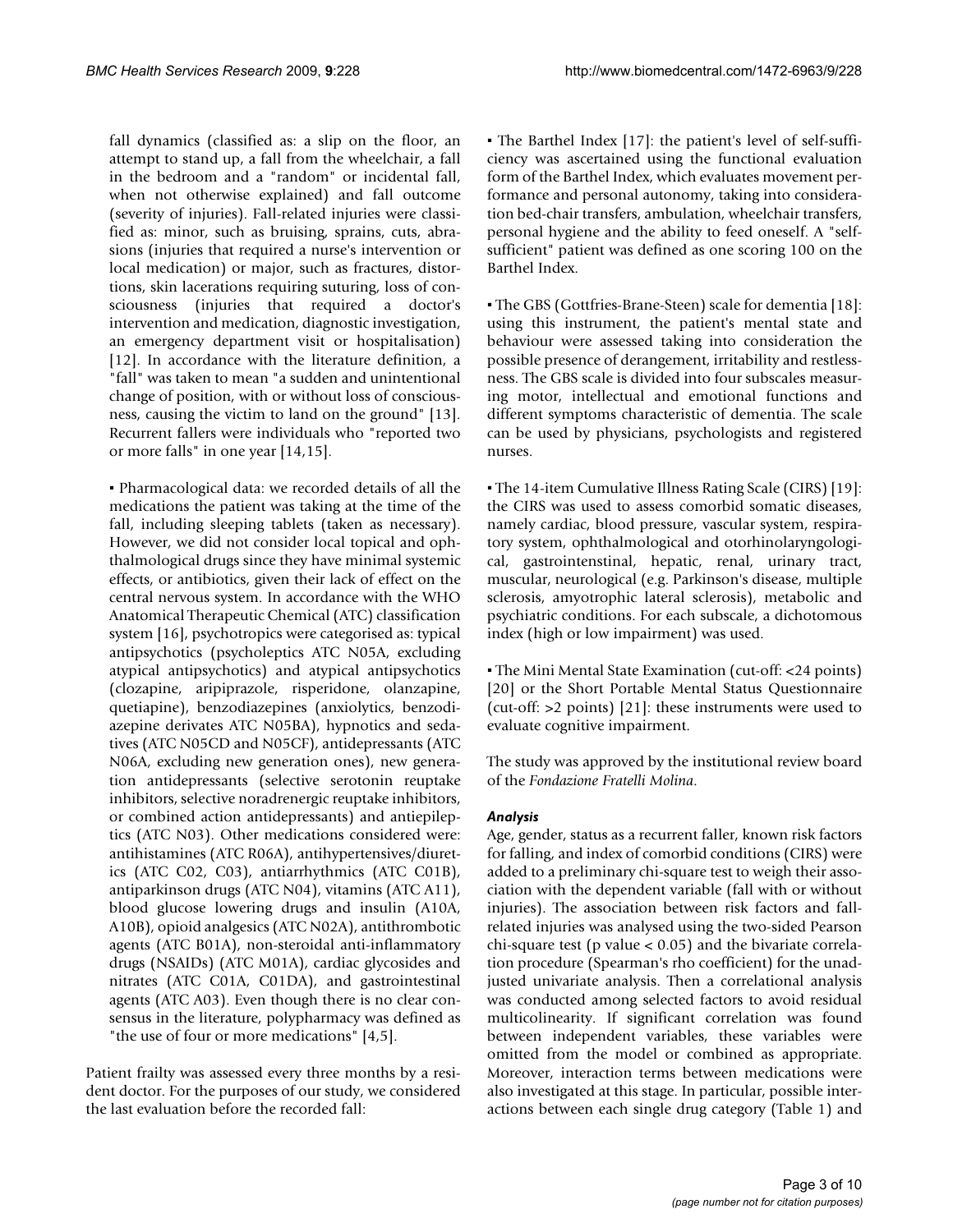polypharmacy were investigated. This was done both considering polypharmacy as "the use of four or more medications" and also taking into account an incremental definition of polypharmacy, up to "seven or more" medications.

Factors and interaction terms associated with the dependent variable were entered into the logistic regression model (enter method). Only the first fall injury event, for each resident, was included in the statistical model.

Estimates of the relative risk of being injured were expressed as odds ratios (ORs) and 95% confidence intervals (CIs).

All statistical analyses were performed using SPSS® 13.0 for Windows® (SPSS® Inc, Chicago, IL).

#### **Results**

The register of falls and injuries contained records of a total of 695 falls involving 293 residents, 221 (75.4%) females and 72 (24.6%) males; 133 (45.4%) were recurrent fallers. One hundred and fifty-two residents were not hurt when they fell, whereas injuries were sustained by 141: minor in 95 (67.4%) and major in 46 (32.6%). The prevalence of injuries showed no relationship with age, gender, psychiatric diagnosis, being a recurrent faller, length of stay, unit of residence, or patient status at the end of the period considered (not shown in Table [2\)](#page-4-0). Moreover, the proportion of residents who died during the study period was similar in the two groups: 64 (45.5%) of the injured residents and 63 (41.4%) of those who did not sustain injuries.

A weak correlation emerged between being a recurrent faller and sustaining major injuries (Spearman's rho = - 0.130 p = 0.026). Forty residents had more than four falls during the study period, and two of these suffered 15 falls. The demographic characteristics of the 293 residents are set out in Tables [2](#page-4-0) and [3](#page-4-1).

Some fall dynamics were significantly associated with injuries (df =  $14$ ; p = 0.033; not shown in the tables) namely (injured - not injured): slip on the floor (3.6% vs 7.8%), attempt to stand up (12.3% vs 4.6%), fall from a wheelchair (7.2% vs 11.8%), fall in the bedroom (8.6% vs 17%) and random fall (23.7% vs 12.4%).

#### <span id="page-3-0"></span>**Table 1: Medication use among patients**

| <b>Characteristics of fallers</b> | <b>Injured</b> | <b>Not injured</b> |      |      |                |
|-----------------------------------|----------------|--------------------|------|------|----------------|
|                                   | 141(48.1%)     | 152(51.9%)         | $p*$ | O.R. | 95% C.I.       |
| No. of medications                |                |                    | 0.50 |      |                |
| 0                                 | (0.7%)         | $0(0\%)$           |      | ref  |                |
| $1-3$                             | 26 (18.4%)     | 32(21.1%)          |      | 0.86 | $0.48 - 1.56$  |
| 4 or more                         | 114(80.9%)     | 120 (78.9%)        |      | 0.96 | $0.25 - 3.71$  |
| No. of psychotropic medications   |                |                    | 0.88 |      |                |
| 0                                 | 28 (19.9%)     | 27 (17.8%)         |      | ref  |                |
| $1 - 3$                           | 108 (76.6%)    | 120 (78.9%)        |      | 0.92 | $0.41 - 2.06$  |
| 4 or more                         | 5(3.5%)        | 5(3.3%)            |      | 1.27 | $0.23 - 7.03$  |
| Typical antipsychotics            | 34(24.1%)      | 42 (27.6%)         | 0.49 | 0.83 | $0.49 - 1.40$  |
| Atypical antipsychotics           | 9(6.4%)        | 19(12.5%)          | 0.07 | 0.47 | $0.20 - 1.09$  |
| Antidepressants                   | 4(2.8%)        | 2(1.3%)            | 0.34 | 2.19 | $0.39 - 12.14$ |
| New generation antidepressants    | 31 (22.0%)     | 35 (23.0%)         | 0.83 | 0.94 | $0.54 - 1.63$  |
| Benzodiazepines                   | 78 (56.0%)     | 90 (58.6%)         | 0.66 | 0.90 | $0.56 - 1.43$  |
| Hypnotics & sedatives             | 3(2.1%)        | 3(2.0%)            | 0.92 | 1.08 | $0.21 - 5.43$  |
| Antiepileptics                    | 36 (25.5%)     | 37 (24.3%)         | 0.81 | 1.06 | $0.62 - 1.81$  |
| Antihistamines                    | 5(3.5%)        | 9(5.9%)            | 0.34 | 0.58 | $0.19 - 1.78$  |
| Antihypertensives & diuretics     | 104(74.5%)     | 106(69.1%)         | 0.30 | 1.30 | $0.78 - 2.17$  |
| Antiarrhythmics                   | 16(11.3%)      | 13(8.6%)           | 0.42 | 1.36 | $0.63 - 2.95$  |
| Hypoglycaemics & insulin          | 26(19.1%)      | 27(17.1%)          | 0.65 | 1.14 | $0.63 - 2.08$  |
| Antiparkinson drugs               | 24 (17.0%)     | 21(13.8%)          | 0.44 | 1.28 | $0.67 - 2.41$  |
| <b>Vitamins</b>                   | 61(43.3%)      | 71 (46.7%)         | 0.55 | 0.87 | $0.54 - 1.37$  |
| Opioid analgesics                 | 10(7.1%)       | 9(5.9%)            | 0.68 | 1.21 | $0.47 - 3.07$  |
| Antithrombotic agents             | 58 (41.8%)     | 71(46.1%)          | 0.46 | 0.84 | $0.53 - 1.33$  |
| <b>NSAIDs</b>                     | 31 (22.0%)     | 30 (19.7%)         | 0.63 | 1.14 | $0.65 - 2.01$  |
| Cardiac glycosides & nitrates     | 43 (30.5%)     | 47 (30.9%)         | 0.93 | 0.98 | $0.59 - 1.61$  |
| Gastrointestinal agents           | 78 (56.0%)     | 86 (55.9%)         | 0.93 | 1.01 | $0.63 - 1.59$  |

(\*) Logistic regression analysis, ENTER method;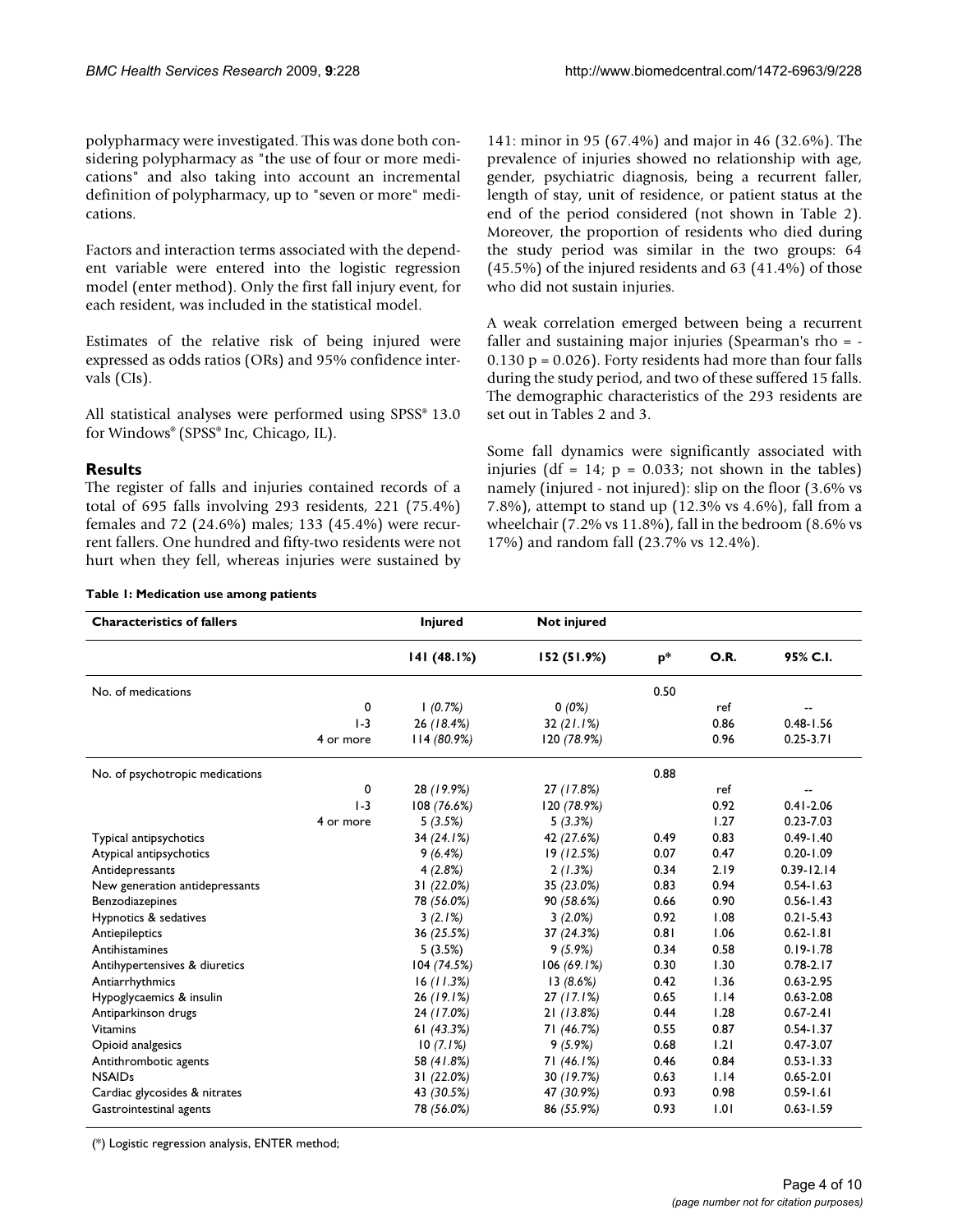| <b>Characteristics of fallers</b> | <b>Injured</b> | Not injured |      |             |               |
|-----------------------------------|----------------|-------------|------|-------------|---------------|
|                                   | 141(48.1%)     | 152(51.9%)  | $p*$ | <b>O.R.</b> | 95% C.I.      |
| Age group (years)                 |                |             | 0.83 |             |               |
| 65-75                             | 18(12.8%)      | 19(12.5%)   |      | ref         | $- -$         |
| 75-85                             | 51 (36.2%)     | 56 (36.8%)  |      | 0.96        | $0.45 - 2.03$ |
| 85-95                             | 62 (44%)       | 70 (46.1%)  |      | 0.93        | $0.45 - 1.93$ |
| >95                               | 10(7.1%)       | 7(4.6%)     |      | 1.50        | $0.47 - 4.81$ |
| Female                            | 107 (75.9%)    | 114(75%)    | 0.86 | 1.04        | $0.60 - 1.70$ |
| Recurrent faller                  | 60 (42.9%)     | 73 (47.7%)  | 0.40 | 0.82        | $0.50 - 1.30$ |

#### <span id="page-4-0"></span>**Table 2: Patient characteristics**

(\*) Pearson chi-square test;

Of the 293 fallers, 18 (6.1%) suffered bone fractures. Of the residents who were injured when they fell, 30 (21.6%) were taken to the general hospital emergency department for further checks.

The prevalence of injuries was not related to the mean number of somatic comorbidities or psychiatric diagnoses, or to the number of self-sufficient residents. No significant differences emerged when considering the single items of the Barthel Index, the GBS scale, or the CIRS (data not shown in the tables).

Fall data and clinical characteristics of the residents are given in Table [4](#page-5-0).

The prevalence of injuries was not found to be related to intake of increasing numbers of medications or to the use of psychotropic medications. Table [1](#page-3-0) details the residents' use of the different medication classes.

Almost all the sample (99.7%,  $n = 292$ ) were taking at least one drug and 79.9% ( $n = 234$ ) were taking four or more (16 in one case). The mean intake was between five

#### <span id="page-4-1"></span>**Table 3: Patient characteristics**

and six medications, while both the mode and the median were five;  $81.2\%$  (n = 238) of the residents were taking at least one psychotropic drug and only  $3.4\%$  (n = 10) were taking four or more psychotropic drugs (six in one case). The mean number of psychotropic medications taken was between one and two. The probability of using a psychotropic drug increased with increases in the total number of medications taken, being 0.3% in residents with only one prescription, 3.4% in those with two prescriptions, 7.2% in residents with three prescriptions, and 70.3% when four or more drugs were prescribed.

On the basis of the OR values reported in Table [1](#page-3-0), no one medication category could be considered significantly associated with the dependent variable. As regards the interactions, only taking an antiarrhythmic or an antiparkinson drug as part of a regimen of seven or more medications was significantly associated with a three-fold increased risk of reporting a fall-related injury ( $p = 0.017$ O.R. = 3.11 95% C.I. = 1.22-7.89) after adjusting for age, gender and number of medications (Figure [1](#page-6-0)). These drugs were considered "risk drugs".

| <b>Characteristics of fallers</b>            | <b>Injured</b>  | Not injured     |      |
|----------------------------------------------|-----------------|-----------------|------|
|                                              | 141(48.1%)      | 152 (51.9%)     | $p*$ |
| Mean age in years (+/- Stand Dev)            | $84.6 \pm 8.2$  | $84.8 \pm 7.7$  | 0.80 |
| No. of psychiatric consultations/person/year | 1.18            | 1.19            |      |
| Length of stay $(\pm$ SD) in months          | $32.5 \pm 57.5$ | $29.6 \pm 48.7$ | 0.63 |
| Falls/person/year                            | 0.60            | 0.77            |      |
| Mean no. of somatic co-morbidities (± SD)    | $9.96 \pm 3.15$ | $9.79 \pm 3.19$ | 0.65 |

(\*) Student's t-test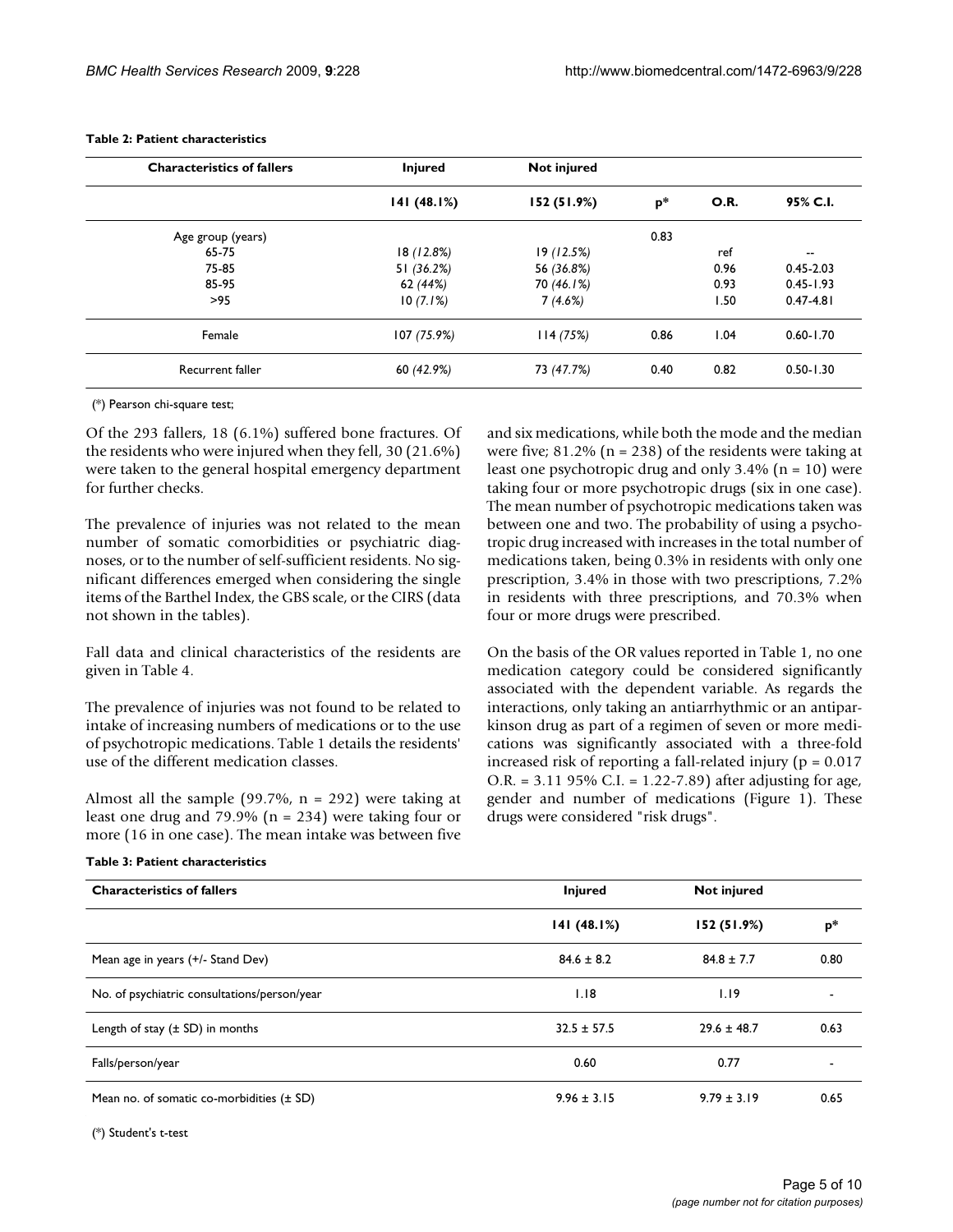| <b>Characteristics of fallers</b>  | <b>Injured</b> | Not injured   |                |      |               |
|------------------------------------|----------------|---------------|----------------|------|---------------|
|                                    | 141(48.1%)     | 152 (51.9%)   | $\mathbf{p}^*$ | O.R. | 95% C.I.      |
| No. of falls                       |                |               | 0.046          |      |               |
|                                    | 79 (56%)       | 78 (51.3%)    |                | Ref. |               |
| $2 - 4$                            | 50 (35.5%)     | 46 (30.3%)    |                | 1.07 | $0.64 - 1.78$ |
| >4                                 | 12(8.5%)       | 28 (18.4%)    |                | 0.42 | $0.20 - 0.89$ |
| Psychiatric diagnosis <sup>1</sup> |                |               | 0.42           |      |               |
| None                               | 25 (17.7%)     | 20 (13.2%)    |                | Ref. | $- -$         |
| Anxiety d.                         | 13(9.2%)       | 16(10.5%)     |                | 0.65 | $0.25 - 1.66$ |
| Depressive d.                      | 11(7.8%)       | 27 (17.8%)    |                | 0.32 | $0.13 - 0.81$ |
| Schizophrenic d.                   | 4(2.8%)        | 4(2.6%)       |                | 0.80 | $0.18 - 3.60$ |
| Bipolar mood d.                    | 12(8.5%)       | 14(9.2%)      |                | 0.68 | $0.26 - 1.80$ |
| Psycho-organic d.                  | 4(2.8%)        | 2(1.3%)       |                | 1.60 | $0.26 - 9.64$ |
| Cognitive impairment               | 54 (38.2%)     | 52 (34.2%)    |                | 0.83 | $0.41 - 1.67$ |
| Anxious-depressive d.              | 16(11.3%)      | 15(9.9%)      |                | 0.85 | $0.34 - 2.13$ |
| Personality d.                     | 2(1.4%)        | 2(1.3%)       |                | 0.80 | $0.10 - 6.19$ |
| Self-sufficient <sup>2</sup>       | 64 (45.4%)     | 62 $(41.1\%)$ | 0.45           |      |               |

#### <span id="page-5-0"></span>**Table 4: Falls and clinical characteristics**

(\*) Logistic regression analysis, ENTER method; (1) Psychiatric Diagnosis: d. = disorder; (2) A "self-sufficient" patient was defined as scoring 100 on the Barthel Index

The probability of using a "risk drug" increased proportionally with increases in the total number of medications taken, from 12% with the use of three prescriptions to 39.5% when eight or more drugs were prescribed (43 residents, 14.7% of the sample).

In a logistic regression model fully adjusted for age, gender, comorbid conditions (CIRS), cognitive status (GBS), degree of mobility (Barthel Index), fall dynamics, psychiatric diagnosis, length of stay, disability (self-sufficient or not) and unit of residence (292 cases; chi-square model = 111.337, df = 90 p = 0.028; Nagelkerke R Square = 0.44; Hosmer and Lemeshow Test = 0.353; Overall Percentage = 74.3), injuries showed an association with fall dynamics  $(p = 0.013)$ , in particular with incidental or random falls (p = 0.006; OR = 1.82; CI 95% 1.18-2.81) when compared with "an attempt to stand up". Recurrent faller status, as defined above, did not show an association with the dependent variable (p = 0.056; OR = 0.67; CI 95% 0.45- 1.01) or with depressive disorder ( $p = 0.128$ ; OR = 0.38; CI 95% 0.11-1.31). In this model, the interaction term (taking antiarrhythmic or antiparkinson drugs and using a total of seven or more medications) showed an increased OR for suffering a fall-related injury ( $p = 0.024$ ; OR = 4.4; CI 95% 1.21-15.36).

#### **Discussion**

In this nursing home study, polypharmacy *per se* was not found to be a risk factor for fall-related injuries: injuries were associated with the use of multiple drugs (7 or more), but only when an injurious fall risk-increasing

drug (antiarrhythmic or antiparkinson drug) was part of the patient's therapeutic regimen. Multiple medications, or particular medication classes, were not clearly associated with injurious falls. Several literature reports support the hypothesis that these active principles can contribute to predisposing patients to falls. In particular, a metaanalysis study showed digoxin, type 1a antiarrhythmic and diuretic use to be associated with falls in older adults [[5\]](#page-8-4), while in another study, hip-fracture patients, compared with matched controls, were more frequently prescribed antiparkinson drugs [[22\]](#page-9-10). Polypharmacy *per se*, arbitrarily defined as the use of four or more medications, was recently shown not to be an independent risk factor for falls in a population-based setting [\[9\]](#page-8-8) and for the onset of drug-related problems [\[7\]](#page-8-6). Polypharmacy has been discussed extensively and at length in the scientific literature, but the concept still lacks an unequivocal and clearly accepted definition. Recent attempts to establish a cut-off value in drug intake (number of drugs used), which might make it easier to identify patients at risk, have proved unsuccessful [\[7,](#page-8-6)[23](#page-9-11)]. Even though a relationship between the number of drugs taken and the occurrence of drugrelated problems has been demonstrated, such a relationship may not be universally valid and must always be considered in the context of the specific clinical setting and the peculiarities of the population considered, in this case the frail institutionalised elderly.

The demographic characteristics of the sample included in this study appear to reflect what is known about nursing home populations: the subjects had a very advanced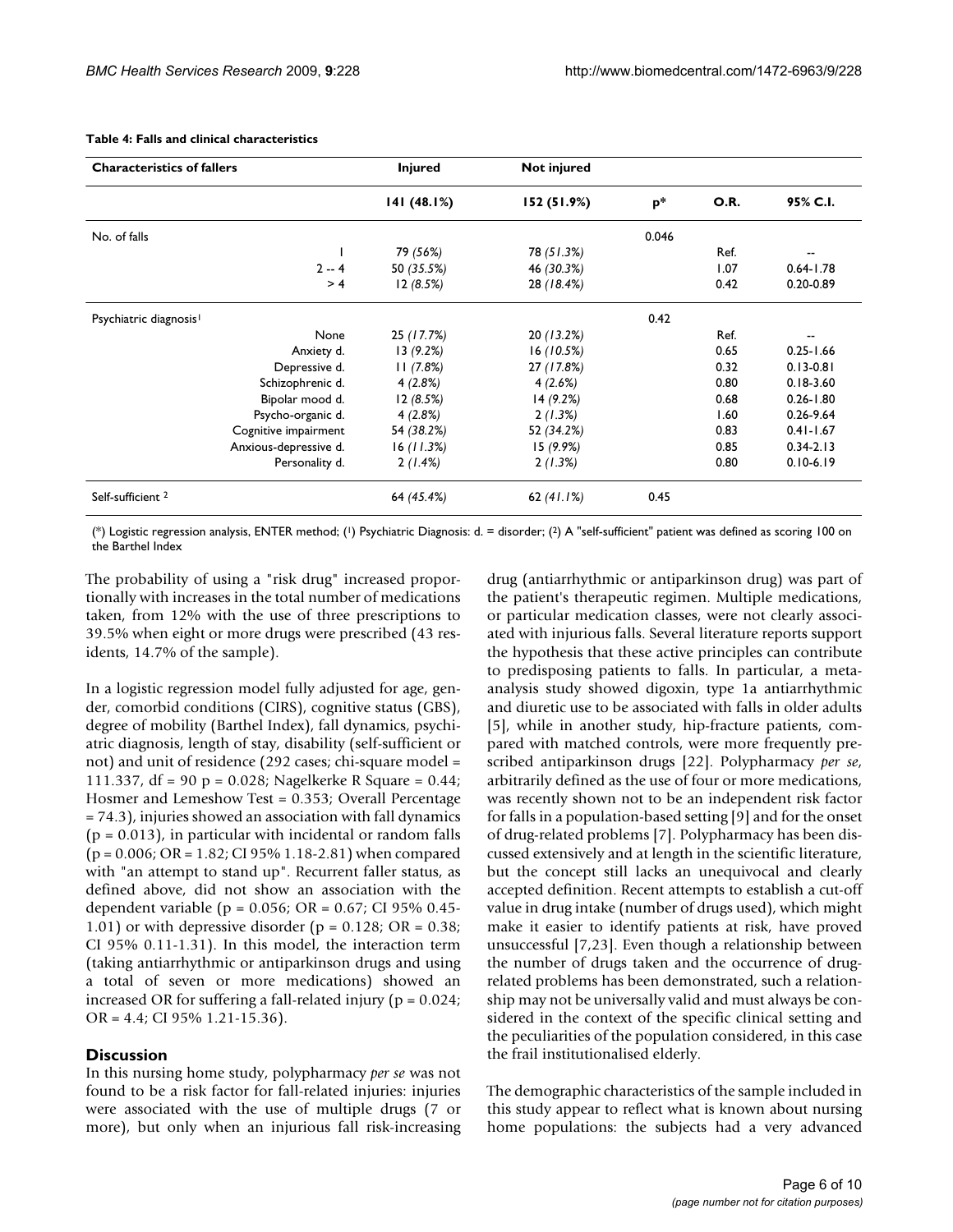<span id="page-6-0"></span>

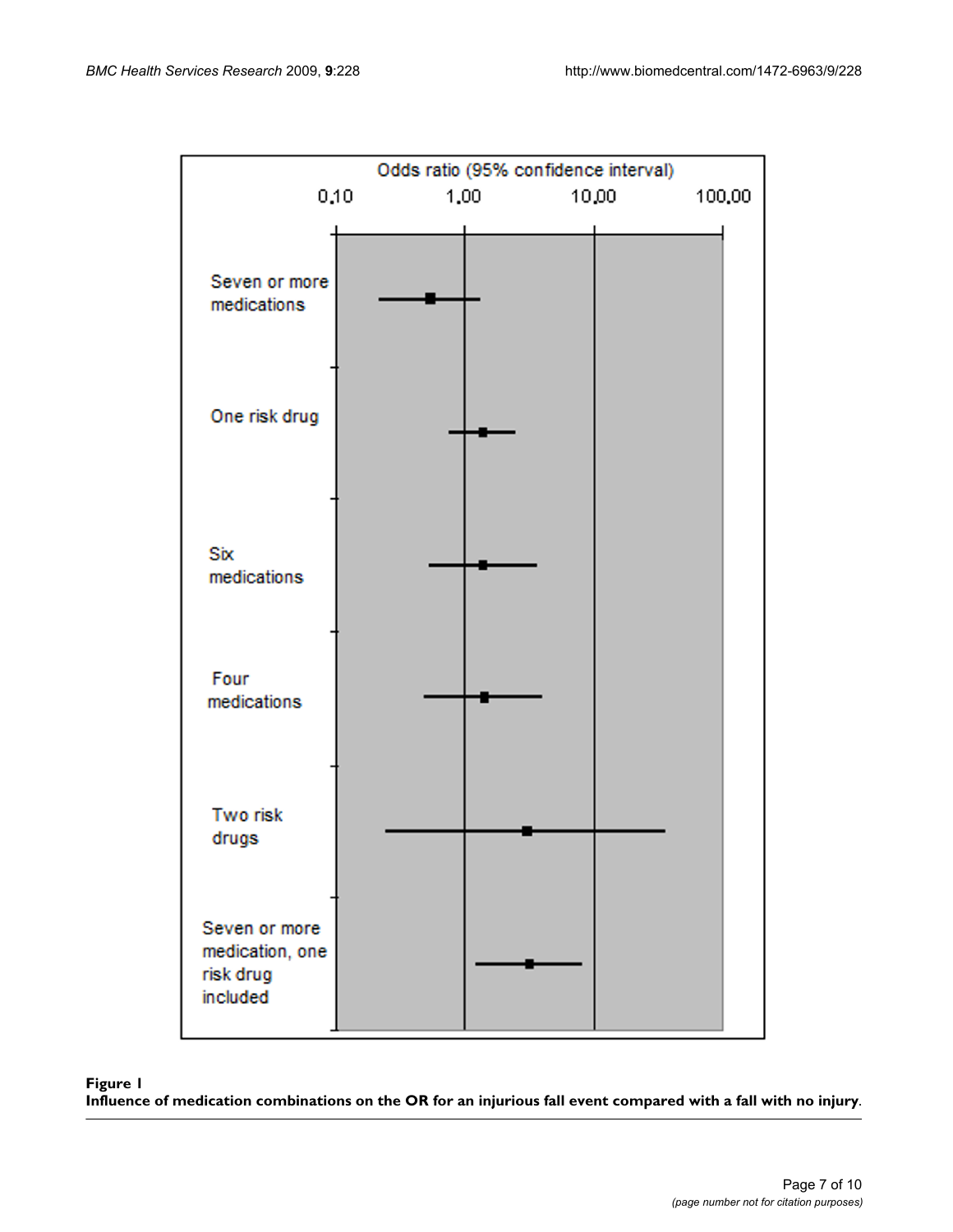mean age and comorbidities were common, as was absence of self-sufficiency. In short, they showed the clinical profile typical of frail, very elderly people [[11\]](#page-8-10).

Another finding supported by literature data was the frequency of major injuries sustained by our residents as a result of falls. The rates of fractures and emergency department referrals reported in our sample are consistent with review data [[1](#page-8-0)] and the prevalence of fractures and hospitalisations also seemed to be in line with literature data, confirming that the nursing home in which this study was conducted is very similar to the other settings with which it was compared.

Nearly half of our sample were recurrent fallers. This is in line with literature data [[1](#page-8-0)] referring to a wider elderly population. We were interested to discover the existence of an inverse correlation between recurrent fallers and severe injuries. It is likely that recurrent fallers are residents well known to the nursing staff of his unit and receive more attention. That last consideration could explain why, in the logistic regression model (that takes into account unit of residence), this correlation is no longer significant.

It is worth noting that the significant association between fall-related injuries and the variable "fall dynamics" persisted in the multivariate analysis. This seems to suggest that the situational dynamics, perhaps linked to the patient's clinical conditions and daily habits, are closely related to the risk of exposure to injury. To our knowledge, few studies have focused on fall dynamics, given that it is a secondary factor and difficult to classify. Thapa et al. conducted a study that, like ours, was based on internal nursing care records [\[24](#page-9-12)], while Chen and colleagues found that falls occurring outside were associated with major injuries (fractures) and a lower level of mobility [[11](#page-8-10)]. Contrary to Chen's findings, in our sample, no differences were found between the self-sufficient and the non-self-sufficient residents.

The results of the multivariate analysis showed that fall dynamics is a variable that can significantly affect the outcome of a fall. Injuries were found to be sustained less frequently by residents who fell from wheelchairs, probably because they did not have so far to fall, a finding also confirmed by others [[11\]](#page-8-10), and by residents who fell while in their bedrooms, probably because the bedroom is a more familiar environment where there are more likely to be objects that residents can grab hold of to break their fall. Conversely, falling after standing up or random falls were associated, on multivariate analysis, with a significantly increased injury rate. This is probably due to the drop in blood pressure that is induced by standing up, as Thapa et al. reported in non-ambulatory nursing home residents [[24](#page-9-12)], or that can be caused by unexpected circulatory failure.

In contrast to recently published data [\[25](#page-9-13)[,26](#page-9-14)], we did not find atypical antipsychotic drug use to be associated with fall-related injuries or femur fractures. This finding could be biased by the low rate of use of this drug class in our residents (despite their extrapyramidal symptom profile), or by the absence of dose data. The US Food and Drugs Administration warning on the increasing death rate among patients using second generation antipsychotic medications has undoubtedly influenced their prescription rate in elderly demented patients with behavioural disorders (in whom off-label use of atypical antipsychotics used to be common) [[27](#page-9-15)].

The majority of our sample of nursing home residents took at least one psychotropic drug. This suggests that psychotropic medications, particularly the new generation antidepressants and benzodiazepines, are well known in nursing home settings, and that they are considered manageable and safe by the medical staff.

In our study, these two psychotropic drug classes [\[28](#page-9-16)], well known as "fall risk medications", do not seem, *per se*, to be injury risk factors. Being a "fall risk medication" does not automatically imply that a medication is also an independent "injury risk medication", especially in a nursing home setting: other factors, such as the impact with the floor and the patient's strength and bone structure, seem to be more important in determining the outcome of a fall [\[11](#page-8-10)].

This observation could be attributable, in part, to the high level of comorbidity in this population. Severe ophthalmological, cardiological and otorhinolaryngological system impairment associated with cognitive-neurological impairment are important risk variables when associated with patient drug regimens. Other factors, in particular unit characteristics (environment or staffing levels) and fall dynamics or their association, seem to be very important in determining fall-related injuries.

In addition to the above mentioned high level of comorbidity, an association also emerged with the presence of a depressive disorder; these disorders are frequently underestimated in nursing homes [\[29\]](#page-9-17). As shown in Table [4,](#page-5-0) depressive status (compared to not having any psychiatric diagnosis), appeared to be a protective factor against fallrelated injuries. However, on the multivariate analysis, in which the use of antidepressants was also considered, this protective effect was cancelled out.

This study, having a retrospective design and investigating injury rates, does present some limitations. First of all, it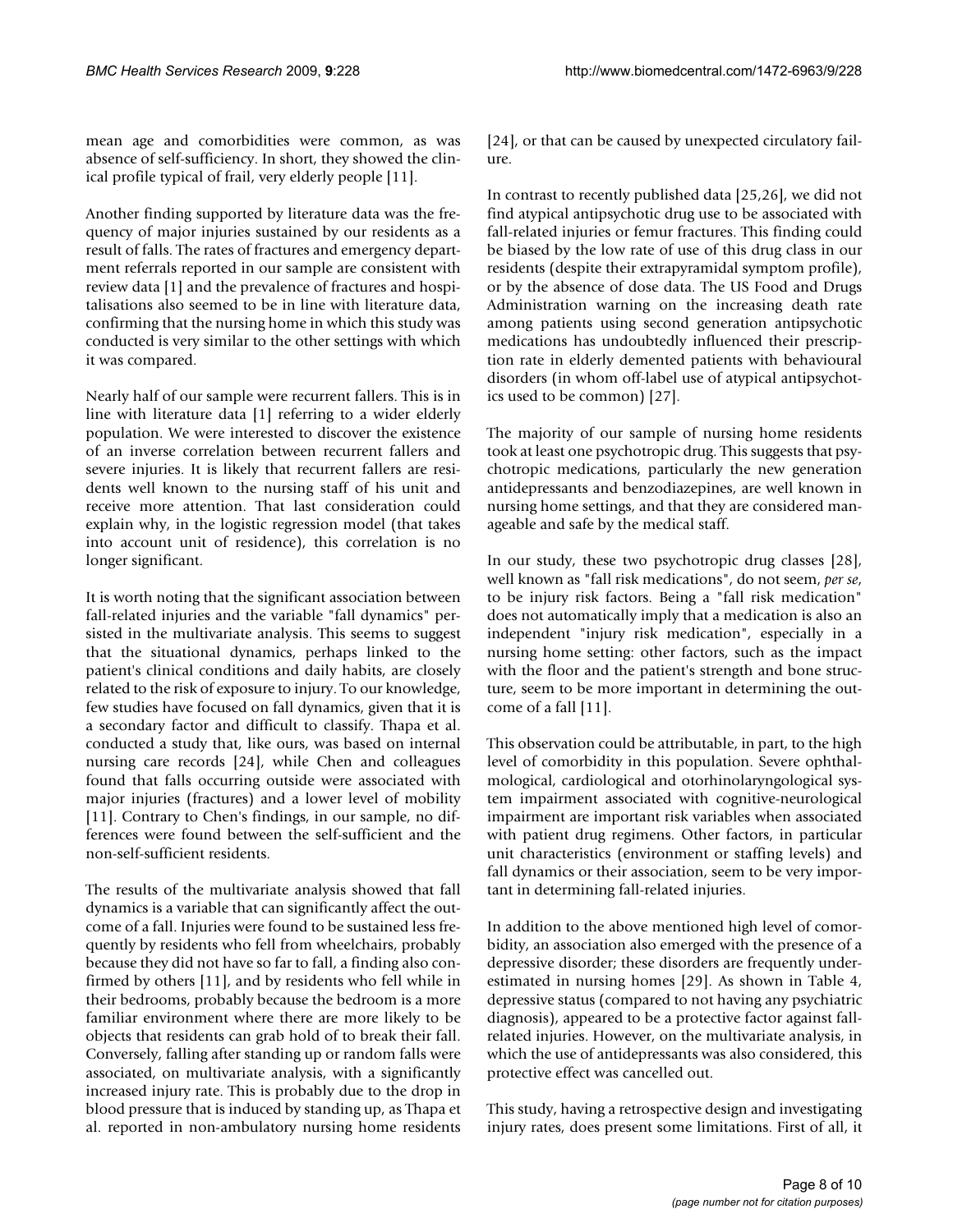does not allow us to comment on fall risk factors, since the comparisons were between fallers sustaining and fallers not sustaining injuries. Second, because of the type of design adopted, we could not assume, with any degree of certainty, the existence of any temporal relationship between the event and the presence of risk factors. However, in view of the setting in which this study was conducted, it can be assumed that these patients, affected by chronic diseases, used their drugs constantly and as prescribed. Third, as in all observational studies, independent variables may be associated with unknown confounders (confounding by indication) that were not taken into account, for example, unit characteristics (environmental factors and staffing levels).

Other clear limitations include the fact that this study was underpowered to estimate the individual effect of each medication. The agents were included in the analysis grouped by categories. Another limitation is that it failed to address the questions of medication dosages, area of impact or type of floor surface where falls occurred, residents' balance impairments and bone fragility indices. These data, in addition to medications used and clinical status, would be useful in investigating the relationship between risk factors and types and sites of injuries.

#### **Conclusion**

Polypharmacy has been linked to an increased risk of falling. We set out to investigate the extent to which polypharmacy, as usually defined, creates an increased risk of sustaining injuries in a nursing home setting.

In accordance with the literature we found an association between medication use and injuries. In particular, the main findings of our study highlight that polypharmacy is not a risk factor *per se*, but plays a relative role; they also highlight the significant role played by identifiable setting-specific risk factors for injuries (drugs and fall dynamics) in an elderly institutionalised population.

In this study, "fall dynamics", among the variables independently associated with the risk of sustaining a fallrelated injury, was found to play a surprisingly prominent role. As other authors have suggested [[11\]](#page-8-10), this aspect would certainly be worth exploring in greater depth in the future, so as to have a more complete picture for preventive risk assessment.

In conclusion, this study, in accordance with part of the literature in this field, confirms the impossibility of establishing a specific definition of polypharmacy that might be universally accepted as an independent factor associated with the risk of sustaining fall-related injuries. This risk can really be assessed only taking into account other dimensions, like the dynamics of the fall and the association with the medications typically used by a specific group, such as the very elderly institutionalised population. All this reinforces the importance of a critical routine medication reviews to reduce the risk of fall-related injuries during nursing home stays.

#### **Competing interests**

The authors declare that they have no competing interests.

#### **Authors' contributions**

FB conceived of the study and participated in its design; MD partecipated in drafting and revising the manuscript; FC partecipated in drafting and revising the manuscript; NP partecipated in drafting and revising the manuscript; SC was involved in the acquisition of data and performed the statistical analysis; CC was involved in the interpretation of data and performed the statistical analysis; CC was involved in the acquisition and analysis of data; GL participated in the design and coordination of the study; CC made substantial contributions to conception and design of the study.

All authors read and approved the final manuscript.

#### **Acknowledgements**

We would like to thank Mrs Catherine Wrenn for her kind help and valuable professional assistance with the translation and editing of this paper.

#### **References**

- <span id="page-8-0"></span>1. Vu MQ, Weintraub N, Rubenstein LZ: **Falls in the nursing home: are they preventable?** *JAMDA* 2005, **6(3 suppl):**S82-S87.
- <span id="page-8-1"></span>2. Kannus P, Parkkari J, Niemi S, Palvanen M: **[Fall-induced deaths](http://www.ncbi.nlm.nih.gov/entrez/query.fcgi?cmd=Retrieve&db=PubMed&dopt=Abstract&list_uids=15727970) [among elderly people.](http://www.ncbi.nlm.nih.gov/entrez/query.fcgi?cmd=Retrieve&db=PubMed&dopt=Abstract&list_uids=15727970)** *Am J Public Health* 2005, **95:**422-24.
- <span id="page-8-2"></span>3. Carter N, Kannus P, Khan KM: **[Exercise in the prevention of falls](http://www.ncbi.nlm.nih.gov/entrez/query.fcgi?cmd=Retrieve&db=PubMed&dopt=Abstract&list_uids=11394562) [in older people: a systematic literature review examining the](http://www.ncbi.nlm.nih.gov/entrez/query.fcgi?cmd=Retrieve&db=PubMed&dopt=Abstract&list_uids=11394562) [rationale and the evidence.](http://www.ncbi.nlm.nih.gov/entrez/query.fcgi?cmd=Retrieve&db=PubMed&dopt=Abstract&list_uids=11394562)** *Sports Med* 2001, **31:**427-38.
- <span id="page-8-3"></span>4. Leipzig RM, Cumming RG, Tinetti ME: **[Drugs and falls in older](http://www.ncbi.nlm.nih.gov/entrez/query.fcgi?cmd=Retrieve&db=PubMed&dopt=Abstract&list_uids=9920227) [people: a systematic review and meta-analysis. I. Psycho](http://www.ncbi.nlm.nih.gov/entrez/query.fcgi?cmd=Retrieve&db=PubMed&dopt=Abstract&list_uids=9920227)[tropic drugs.](http://www.ncbi.nlm.nih.gov/entrez/query.fcgi?cmd=Retrieve&db=PubMed&dopt=Abstract&list_uids=9920227)** *J Am Geriatr Soc* 1999, **47:**30-39.
- <span id="page-8-4"></span>5. Leipzig RM, Cumming RG, Tinetti ME: **[Drugs and falls in older](http://www.ncbi.nlm.nih.gov/entrez/query.fcgi?cmd=Retrieve&db=PubMed&dopt=Abstract&list_uids=9920228) [people: a systematic review and meta-analysis. II. Cardiac](http://www.ncbi.nlm.nih.gov/entrez/query.fcgi?cmd=Retrieve&db=PubMed&dopt=Abstract&list_uids=9920228) [and analgesic drugs.](http://www.ncbi.nlm.nih.gov/entrez/query.fcgi?cmd=Retrieve&db=PubMed&dopt=Abstract&list_uids=9920228)** *J Am Geriatr Soc* 1999, **47:**40-50.
- <span id="page-8-5"></span>6. Campbell AJ, Robertson MC, Gardner MM, Norton RN, Buchner DM: **[Psychotropic medication withdrawal and a home-based](http://www.ncbi.nlm.nih.gov/entrez/query.fcgi?cmd=Retrieve&db=PubMed&dopt=Abstract&list_uids=10404930) [exercise program to prevent falls: a randomized, controlled](http://www.ncbi.nlm.nih.gov/entrez/query.fcgi?cmd=Retrieve&db=PubMed&dopt=Abstract&list_uids=10404930) [trial.](http://www.ncbi.nlm.nih.gov/entrez/query.fcgi?cmd=Retrieve&db=PubMed&dopt=Abstract&list_uids=10404930)** *J Am Geriatr Soc* 1999, **47:**850-853.
- <span id="page-8-6"></span>7. Viktil KK, Blix HS, Moger TA, Reikvam A: **[Polypharmacy as com](http://www.ncbi.nlm.nih.gov/entrez/query.fcgi?cmd=Retrieve&db=PubMed&dopt=Abstract&list_uids=16939529)[monly defined is an indicator of limited value in the assess](http://www.ncbi.nlm.nih.gov/entrez/query.fcgi?cmd=Retrieve&db=PubMed&dopt=Abstract&list_uids=16939529)[ment of drug-related problems.](http://www.ncbi.nlm.nih.gov/entrez/query.fcgi?cmd=Retrieve&db=PubMed&dopt=Abstract&list_uids=16939529)** *Br J Clin Pharmacol* 2007, **63(2):**187-95. Epub 2006 Aug 30
- <span id="page-8-7"></span>8. Dhalla IA, Anderson GM, Mamdani MM, Bronskill SE, Sykora K, Rochon PA: **[Inappropriate prescribing before and after nurs](http://www.ncbi.nlm.nih.gov/entrez/query.fcgi?cmd=Retrieve&db=PubMed&dopt=Abstract&list_uids=12110057)[ing home admission.](http://www.ncbi.nlm.nih.gov/entrez/query.fcgi?cmd=Retrieve&db=PubMed&dopt=Abstract&list_uids=12110057)** *J Am Geriatr Soc* 2002, **50(6):**995-1000.
- <span id="page-8-8"></span>9. Ziere G, Dieleman JP, Pols HAP, Cammen TJM van der, Stricker BHCh: **Polypharmacy and falls in the middle age and elderly population.** *Br J Clin Pharmacol* 2005, **61:**218-223.
- <span id="page-8-9"></span>10. Schlesselman J J, Stolley P D: *Case-control studies: design, conduct, analysis Volume 113*. OUP USA; 1982.
- <span id="page-8-10"></span>11. Chen JS, Simpson JM, March LM, Cameron ID, Cumming RG, Lord SR, Seibel MJ, Sambrook PN: **[Risk factors for fracture following a fall](http://www.ncbi.nlm.nih.gov/entrez/query.fcgi?cmd=Retrieve&db=PubMed&dopt=Abstract&list_uids=18811606) [among older people in residential care facilities in Australia.](http://www.ncbi.nlm.nih.gov/entrez/query.fcgi?cmd=Retrieve&db=PubMed&dopt=Abstract&list_uids=18811606)** *J Am Geriatr Soc* 2008, **56(11):**2020-6. Epub 2008 Sep 22